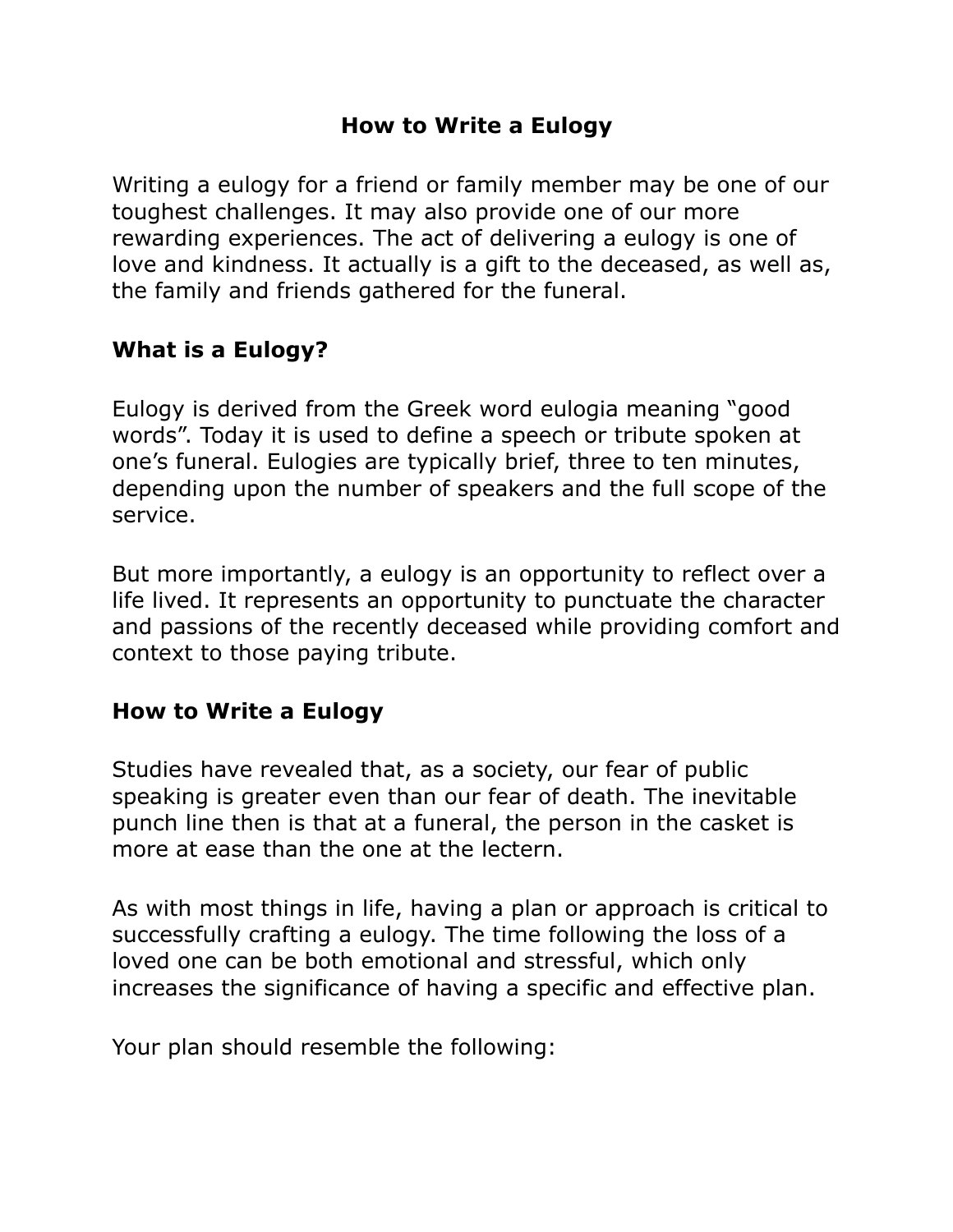**Gather Information –** collect lots of information about the deceased. Talk to family, friends, or even co-workers. Although you might be tempted into thinking that you know everything about the departed, ask others about their favorite memories or stories. You may be surprised to learn something new and interesting that you'll want to include.

**Organize and Outline Your Content –** Group similar traits, stories, and events. Plan to use a variety so you're able to reflect the whole person. Be sure to illustrate with stories or anecdotes the qualities and characteristics held by the departed rather than simply inventorying them. For example, rather than simply sharing that your grandfather was a caring person, instead share a story of him teaching you to ride your first bike and bandaging your scrapped knee.

**Write and Re-write –** Start to put your thoughts down onto paper. Write in a conversational tone so it will sound natural and have a flow. This will prevent you from bouncing topic to topic. The most important part of good writing is the rewriting. Put your thoughts on paper and then re-read and re-write your content.

**Rehearse and Fine Tune –** Practice saying the words out loud. This will help with some of the emotions as some memories may be hard to say out loud. Speaking the words will also help iron out some of the language. Sometimes we write differently from how we speak. Further, you do not need to memorize every word but the practice or reading will help familiarize yourself with the flow. Recruit trusted friends or family to listen and offer their feedback from the perspective of the audience.

**Deliver with Confidence –** Be brave and poised when you step up to speak. Remember that you are giving a gift to both the deceased and the audience. Everyone in attendance is there to honor the deceased and they both appreciate and respect what you are doing. You are not selling or presenting a report as you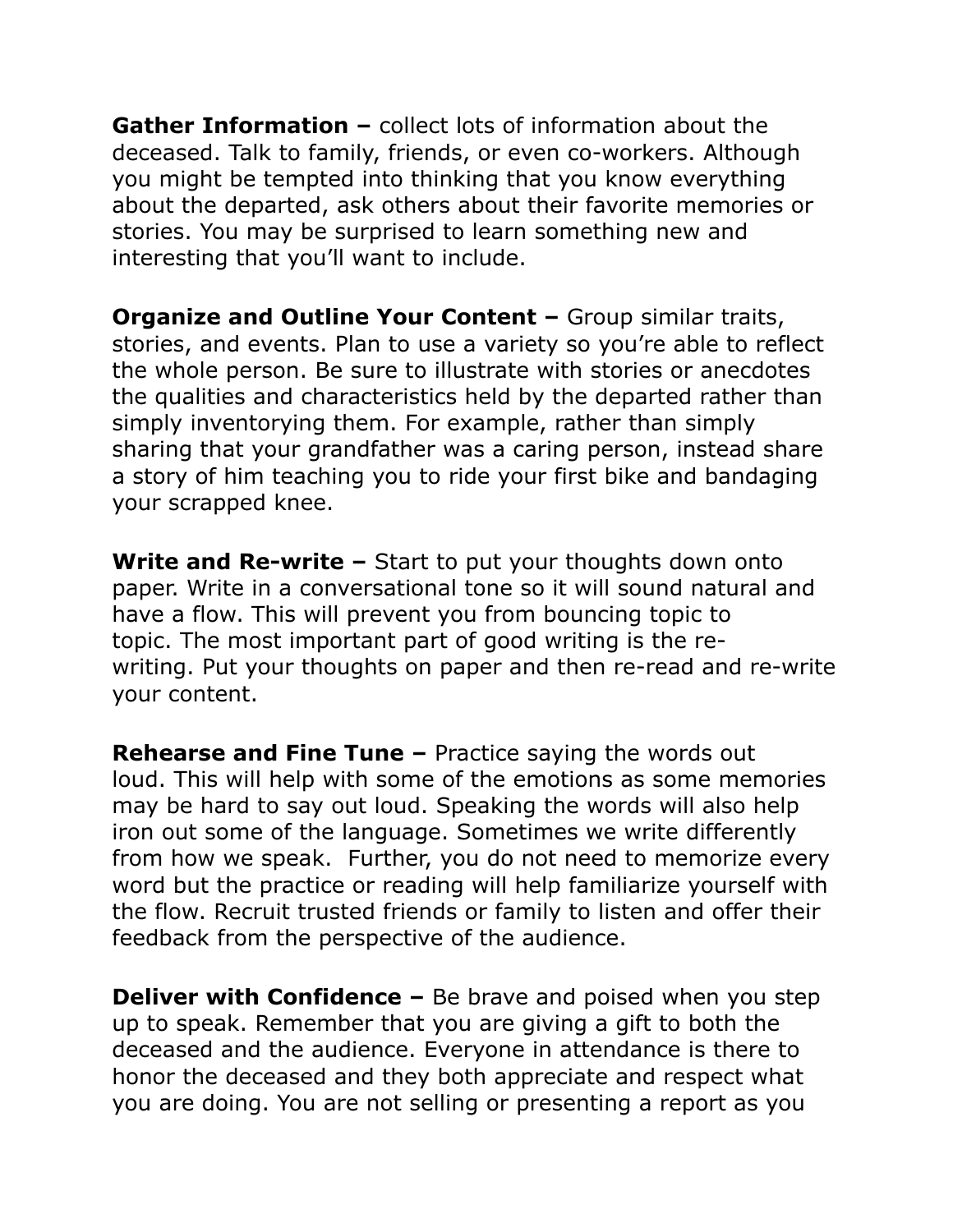might in other public speaking situations, instead you are giving voice to the group and paying high honor to the departed. Your eulogy is a gift and only through your preparations can you give well.

# **Characteristics of a Eulogy**

Your eulogy should reflect your personality as well as that of the departed. A blend of solemnity and humor is appropriate but find the appropriate balance that contributes to the memory.

Eulogies are typically short, three to ten minutes in length depending upon the number of speakers and the outline for the service. If you're delivering the eulogy you'll want to participate in these decisions or at least be keenly aware of what is expected.

An individual's faith plays a strong role in their life, but an even stronger role in their passing. As a remembrance of the departed, share the role that their faith played in their life. Without sermonizing – this too is a balance to strike based on the principals – share the comfort afforded the deceased through their faith and acknowledge the natural opportunity a funeral service is for others to consider their own mortality. Perhaps there is an opportunity to learn from the departed.

A funeral service is a time to both mourn the loss and celebrate the life. Humor, as noted, can play a role here but so too can happy stories, celebrations of faith, or even music.

Plan to touch upon multiple phases and components in the life of the departed – childhood, youth, education, marriage, family, work, hobbies and faith are all facets that weave together into the story of our lives. Pull threads from several of these to craft your best tribute.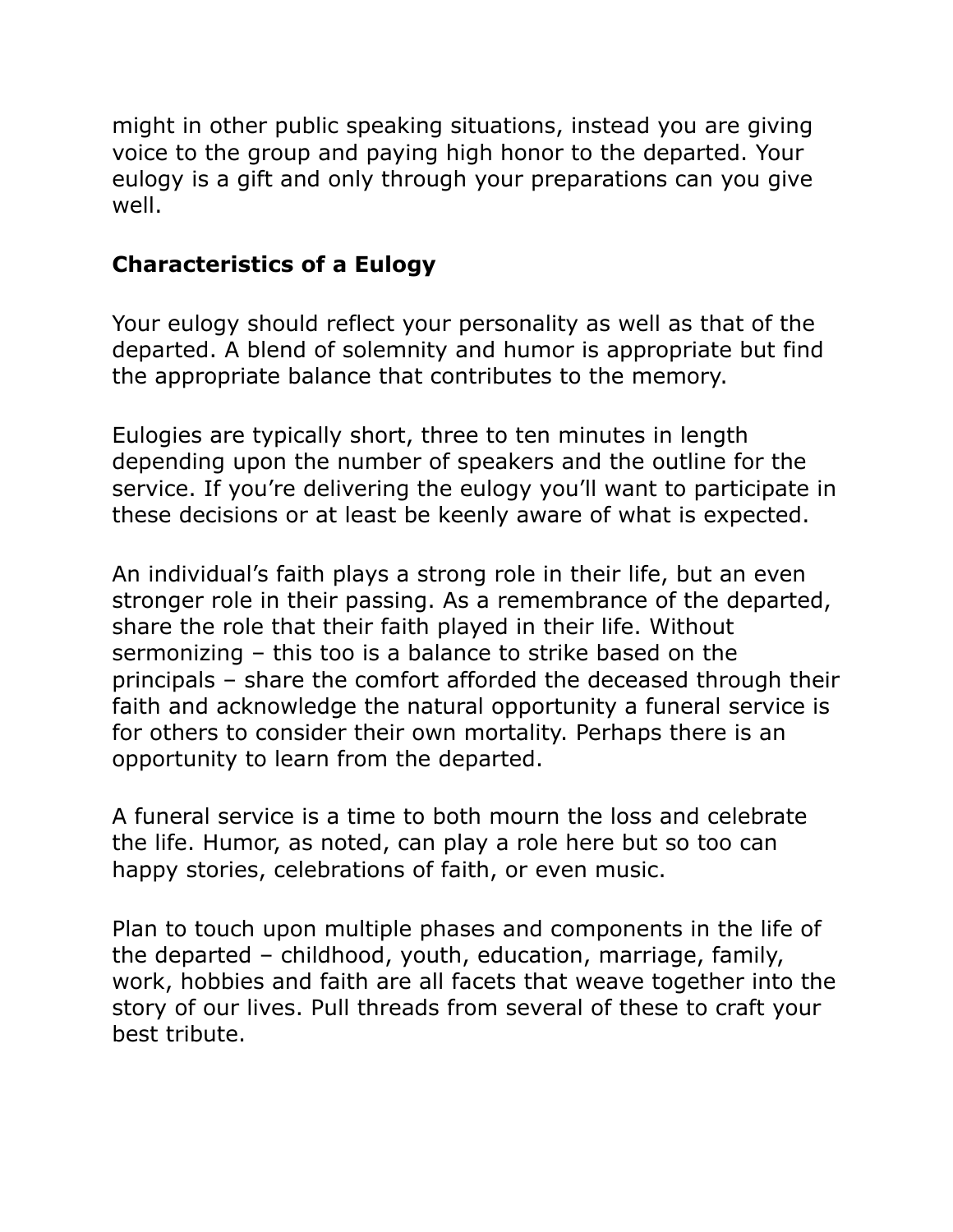### **How to Deliver a Eulogy**

When the day of the service arrives, the bulk of your preparation should be complete. You have gathered information and prepared your talk. Perhaps you have not committed the speech to memory word for word, but you are familiar with your outline and anchor points. Now, there are a few last minute tactical steps you can take to finalize your prep.

*Read through one more time aloud* and practice your tone and tempo. You want to be over prepared to the degree possible.

*Wear loose and comfortable clothing*. Dress appropriate for the setting, but purposely choose an outfit that is not tight or restrictive. Any discomfort afforded by your clothing will be amplified throughout the event.

*Keep a printed copy of your notes handy*. Even if you think you have it memorized, have the notes available as a backup. They are there if you need them and they provide confidence if you do not.

*Double space and use a large font* when printing. You do not want to be squinting to read your notes.

*Provide someone with a copy of your notes*. Emotions may get the better of you in the moment. That is fine and perfectly understandable. With notes, someone else will be able to step in and share your thoughts, your gift, if you are unable.

*Empty your pockets*. You do not want nervous hands rattling car keys or spare change. Nor do you want a cell phone interrupting your moment of tribute.

Meanwhile, *have both a bottle of water and handkerchief handy*. Sweaty palms and a dry throat are common symptoms of